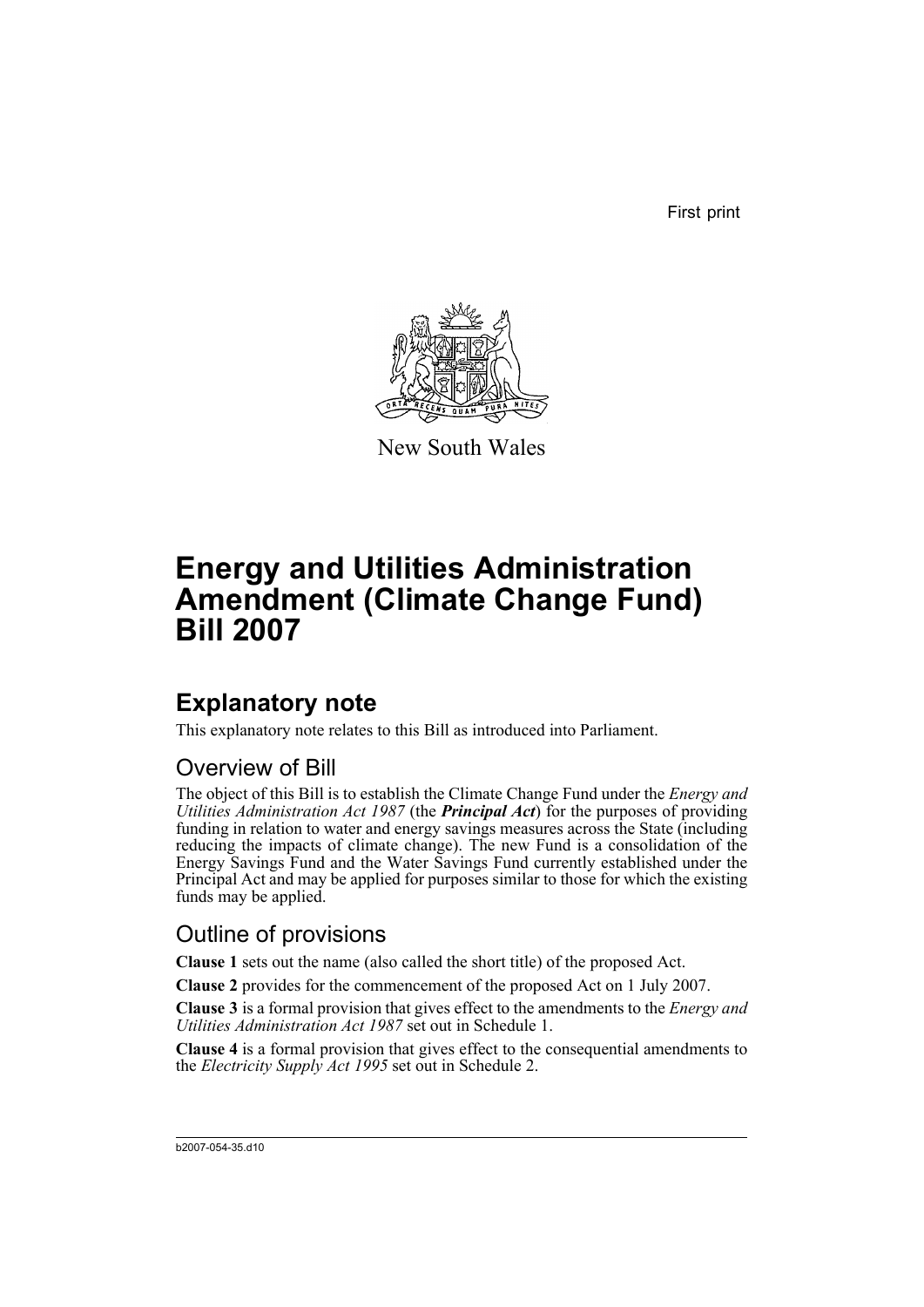Explanatory note

**Clause 5** provides for the repeal of the proposed Act after all the amendments made by the proposed Act have commenced. Once the amendments have commenced the proposed Act will be spent and section 30 of the *Interpretation Act 1987* provides that the repeal of an amending Act does not affect the amendments made by that Act.

### **Schedule 1 Amendment of Energy and Utilities Administration Act 1987**

**Schedule 1 [3]** substitutes Divisions 2 and 3 of Part 6A of the Principal Act. The new Division 2 (proposed sections 34E–34I) establishes the Climate Change Fund (which is a continuation of the existing Water and Energy Savings Funds that are established separately under existing Divisions 2 and 3) and sets out the purposes of the new Fund and what money is to be paid into and out of the Fund. The purposes of the new Fund are similar to the existing funds (eg to provide funding to encourage water and energy savings) but will also include providing funding to reduce the impacts of climate change. Similar to the existing funds, the proposed Division provides that money may be paid out of the Fund with the approval of the Minister to fund all or any part of the cost of any water or energy savings measure that the Minister is satisfied promotes a purpose of the Fund. In the case of water saving measures, the application of the Fund will no longer be limited to a water savings area as currently defined in the Principal Act (ie the area of operations of Sydney Water and the local governments areas of Gosford and Wyong) but will be available to fund water savings measures in any area of the State.

The new Division 3 (proposed sections 34J–34M) of Part 6A replicates the existing provisions of Divisions 2 and 3 that enable the Minister, by order published in the Gazette (referred to in the new Division as a *contributions order*), to require State water agencies (such as Sydney Water) and distribution network service providers (within the meaning of the *Electricity Supply Act 1995*) to make annual contributions to the existing funds.

**Schedule 1 [1] and [2]** make consequential amendments on the establishment of the Climate Change Fund and the replacement of the existing Water and Energy Savings Funds.

**Schedule 1 [4]** enables regulations of a savings or transitional nature to be made as a consequence of the proposed Act. **Schedule 1 [5]** provides that the Climate Change Fund is a continuation of the existing Water and Energy Savings Funds and continues the operation of any contributions order made under existing Division 2 or 3 of Part 6A of the Principal Act.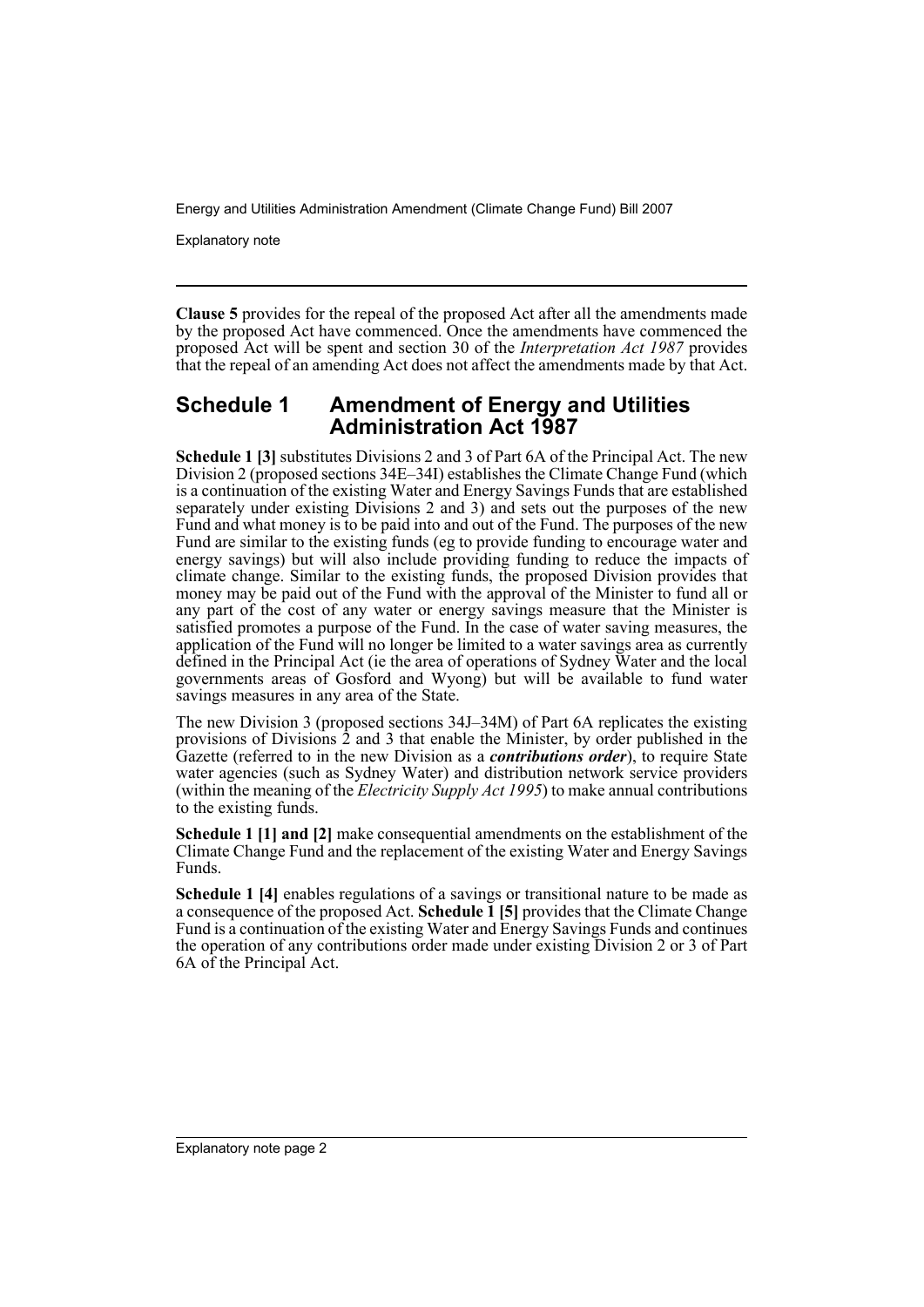Explanatory note

## **Schedule 2 Consequential amendment of Electricity Supply Act 1995**

**Schedule 2** contains amendments to the *Electricity Supply Act 1995* that are consequential on the establishment of the Climate Change Fund (and the replacement of the Energy Savings Fund) and the renumbering of the provision that enables the Minister to require distribution network service providers to make annual contributions.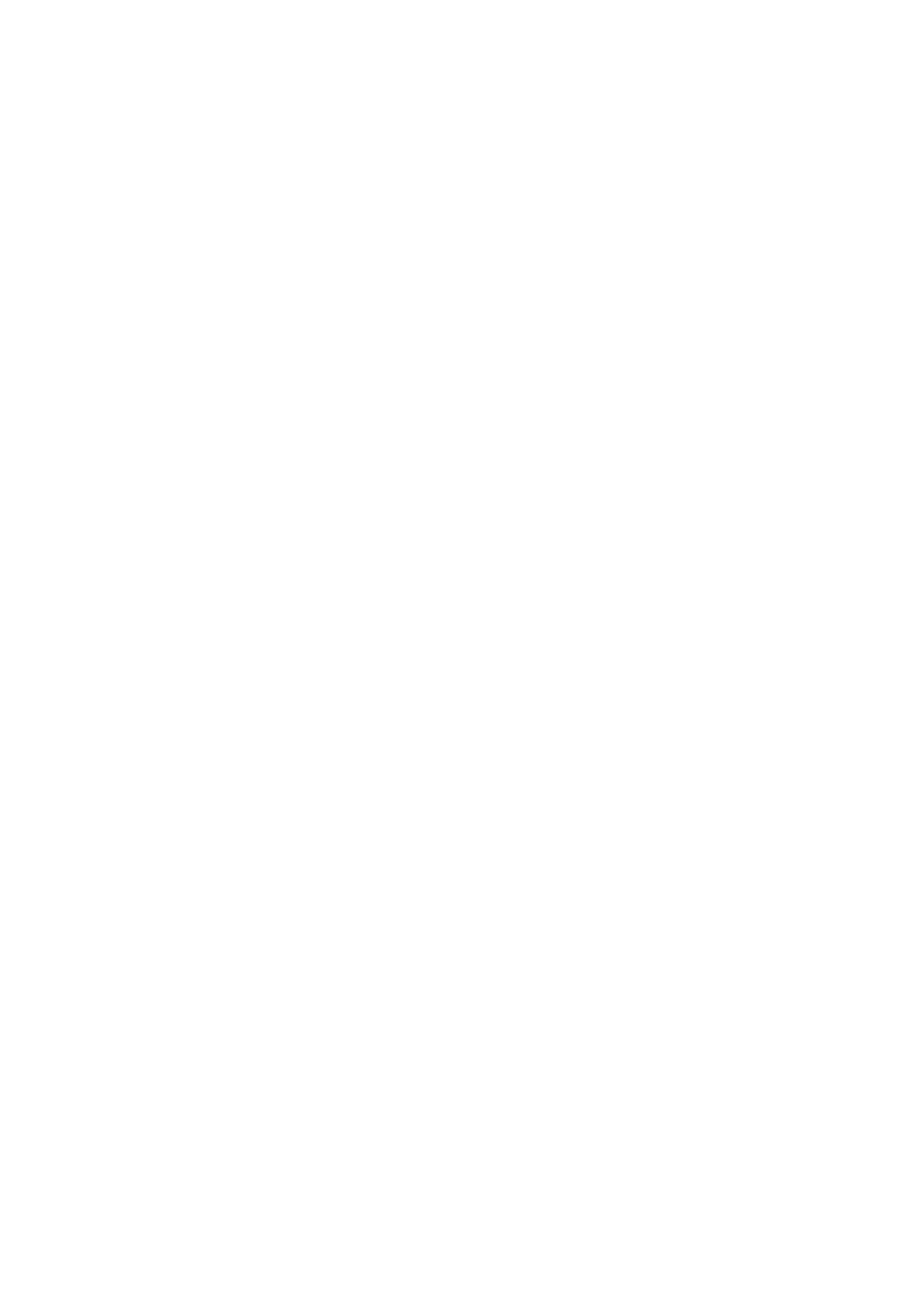First print



New South Wales

# **Energy and Utilities Administration Amendment (Climate Change Fund) Bill 2007**

## **Contents**

|            |                                                                     | Page                  |
|------------|---------------------------------------------------------------------|-----------------------|
|            | Name of Act                                                         | $\mathbf{2}^{\prime}$ |
|            | Commencement                                                        | 2                     |
| 3          | Amendment of Energy and Utilities Administration Act<br>1987 No 103 | 2                     |
| 4          | Consequential amendment of Electricity Supply Act 1995<br>No 94     | 2                     |
| 5          | Repeal of Act                                                       | 2                     |
| Schedule 1 | Amendment of Energy and Utilities Administration Act 1987           | 3                     |
| Schedule 2 | Consequential amendment of Electricity Supply Act 1995              | 9                     |
|            |                                                                     |                       |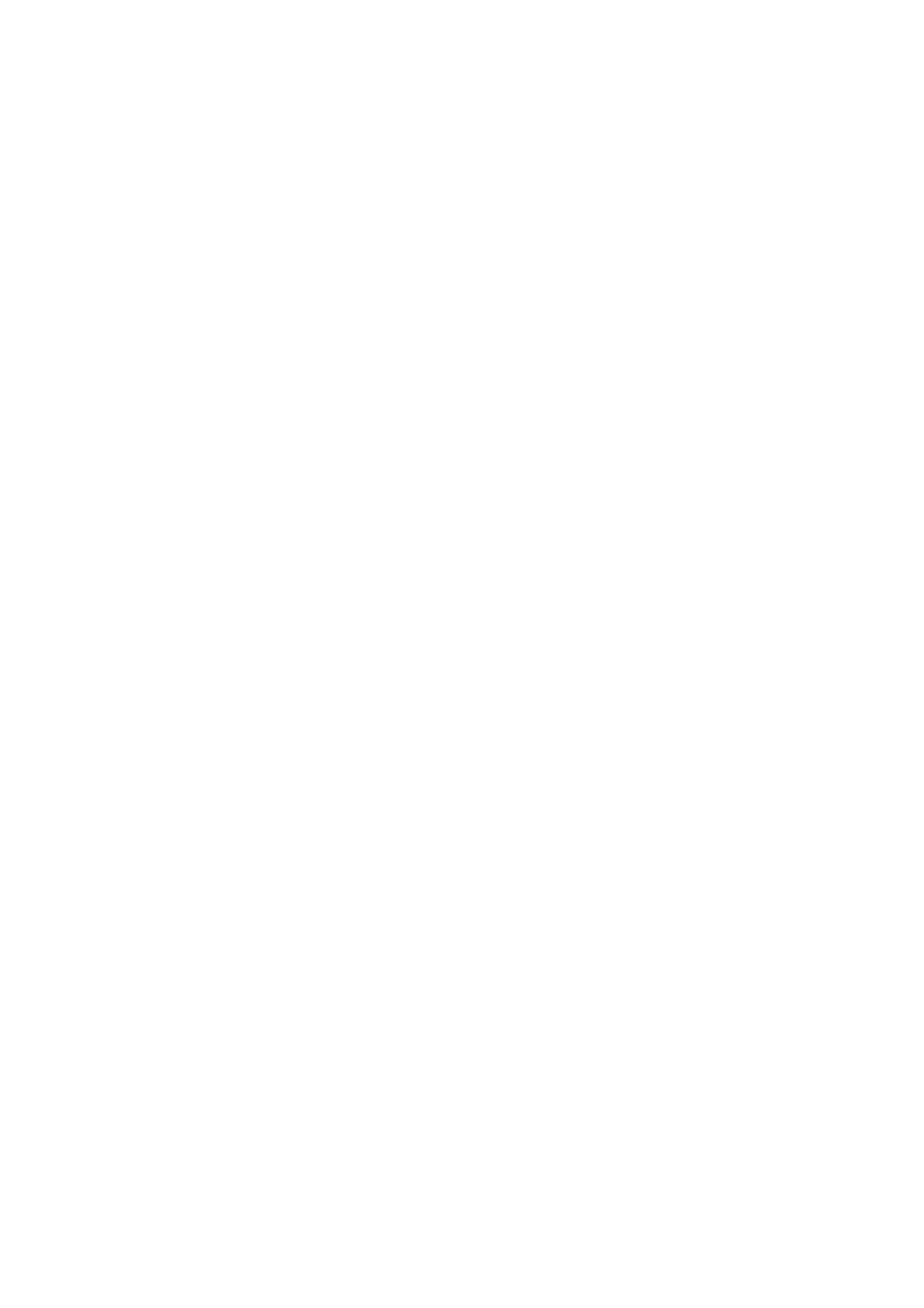

New South Wales

# **Energy and Utilities Administration Amendment (Climate Change Fund) Bill 2007**

No , 2007

## **A Bill for**

An Act to amend the *Energy and Utilities Administration Act 1987* to establish the Climate Change Fund and to specify the purposes for which it may be applied; and for other purposes.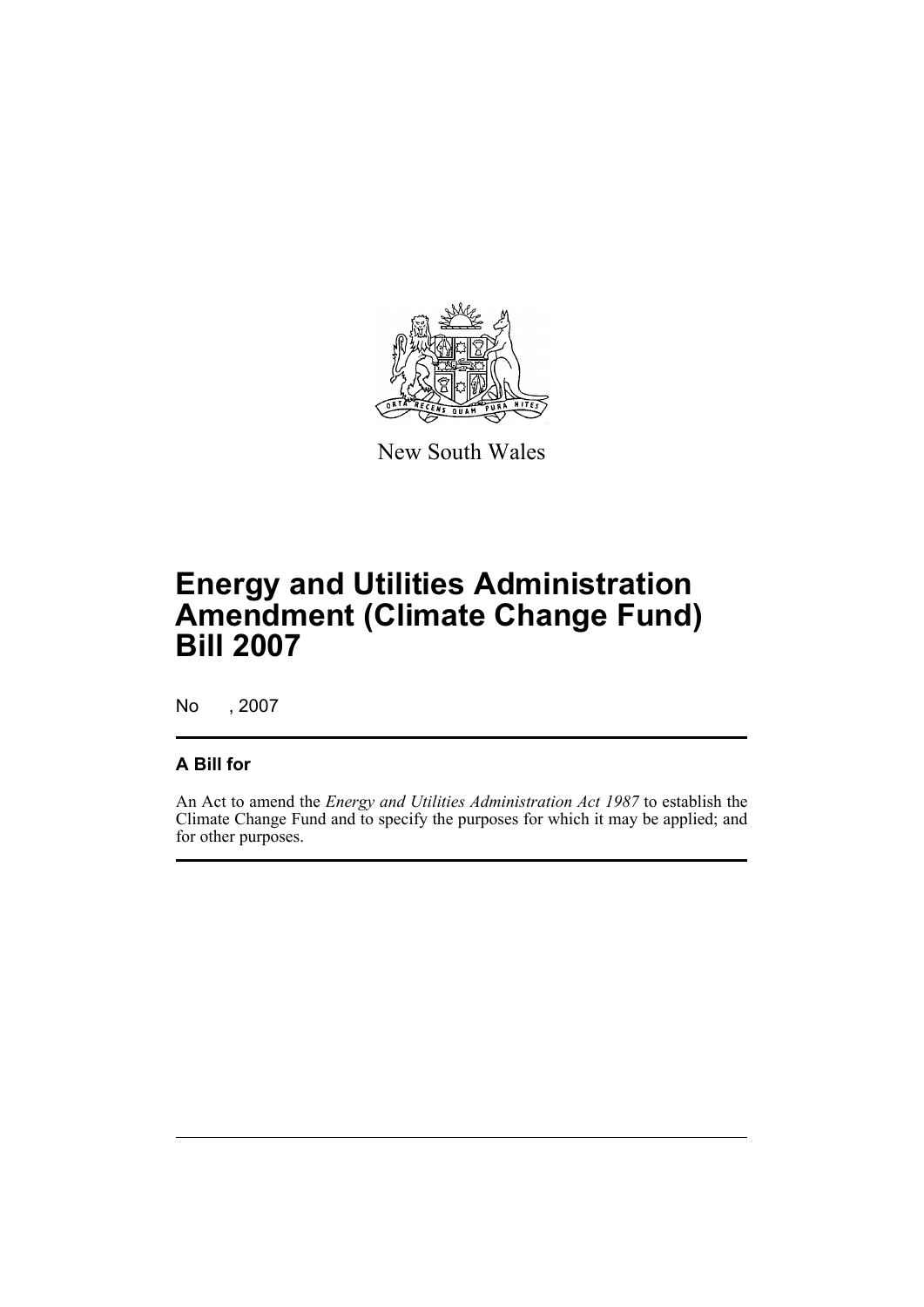<span id="page-7-4"></span><span id="page-7-3"></span><span id="page-7-2"></span><span id="page-7-1"></span><span id="page-7-0"></span>

|              | The Legislature of New South Wales enacts:                                                                                                                       | 1              |  |
|--------------|------------------------------------------------------------------------------------------------------------------------------------------------------------------|----------------|--|
| 1            | <b>Name of Act</b>                                                                                                                                               | $\overline{2}$ |  |
|              | This Act is the Energy and Utilities Administration Amendment<br>(Climate Change Fund) Act 2007.                                                                 | 3<br>4         |  |
| $\mathbf{2}$ | <b>Commencement</b>                                                                                                                                              | 5              |  |
|              | This Act commences or is taken to have commenced on 1 July 2007.                                                                                                 | 6              |  |
| 3            | Amendment of Energy and Utilities Administration Act 1987 No 103                                                                                                 |                |  |
|              | The <i>Energy and Utilities Administration Act 1987</i> is amended as set out<br>in Schedule 1.                                                                  | 8<br>9         |  |
| 4            | <b>Consequential amendment of Electricity Supply Act 1995 No 94</b>                                                                                              |                |  |
|              | The <i>Electricity Supply Act 1995</i> is amended as set out in Schedule 2.                                                                                      | 11             |  |
| 5            | <b>Repeal of Act</b>                                                                                                                                             |                |  |
|              | This Act is repealed on the day following the day on which this Act<br>(1)<br>commences.                                                                         | 13<br>14       |  |
|              | The repeal of this Act does not, because of the operation of section 30<br>(2)<br>of the <i>Interpretation Act 1987</i> , affect any amendment made by this Act. | 15<br>16       |  |
|              |                                                                                                                                                                  |                |  |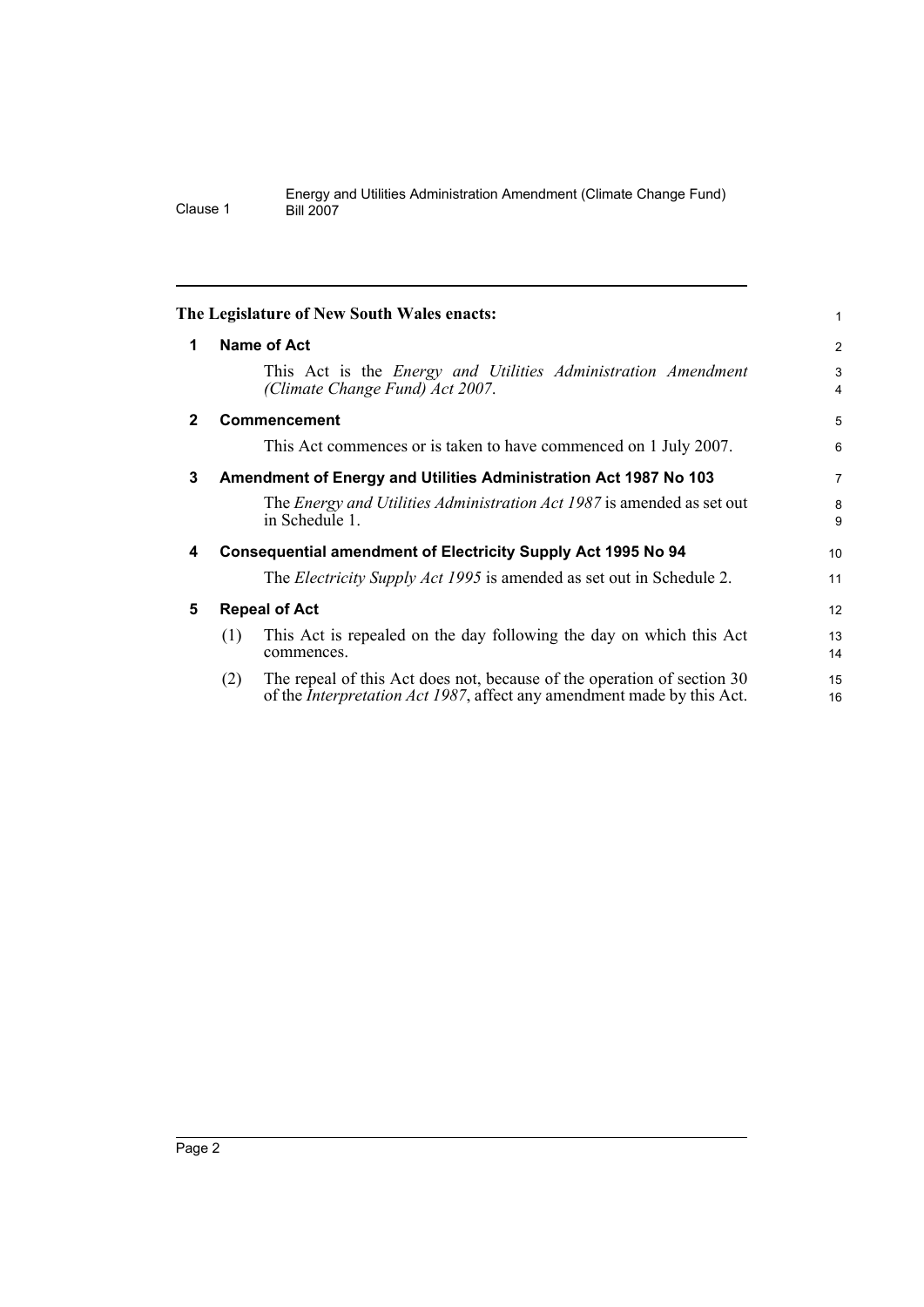Amendment of Energy and Utilities Administration Act 1987 Schedule 1

1  $\mathfrak{p}$ 

#### <span id="page-8-0"></span>**Schedule 1 Amendment of Energy and Utilities Administration Act 1987** (Section 3) **[1] Section 3 Definitions** Insert the following definitions in alphabetical order in section 3 (1): *Climate Change Fund* means the Climate Change Fund established under section 34E. *contributions order* means an order under section 34J. **[2] Section 3 (1), definitions of "Energy Savings Fund" and "Water Savings Fund"** Omit the definitions. **[3] Part 6A, Divisions 2 and 3** Omit the Divisions. Insert instead: **Division 2 Climate Change Fund 34E Establishment of Climate Change Fund** There is to be established in the Special Deposits Account a fund called the "Climate Change Fund" (referred to in this Part as *the Fund*). **34F Purposes of Climate Change Fund** The purposes of the Fund are as follows: (a) to provide funding to reduce greenhouse gas emissions and the impacts of climate change associated with water and energy activities, (b) to provide funding to encourage water and energy savings and the recycling of water, (c) to provide funding to reduce the demand for water and energy, including addressing peak demand for energy, (d) to provide funding to stimulate investment in innovative water and energy savings measures, (e) to provide funding to increase public awareness and acceptance of the importance of climate change and water and energy savings measures, (f) to provide funding for contributions made by the State for 10 11 12 13 14 15 16 17 18 19 20 21 22 23 24 25 26 27 28 29 30 31 32 33

the purposes of national energy regulation.

Page 3

34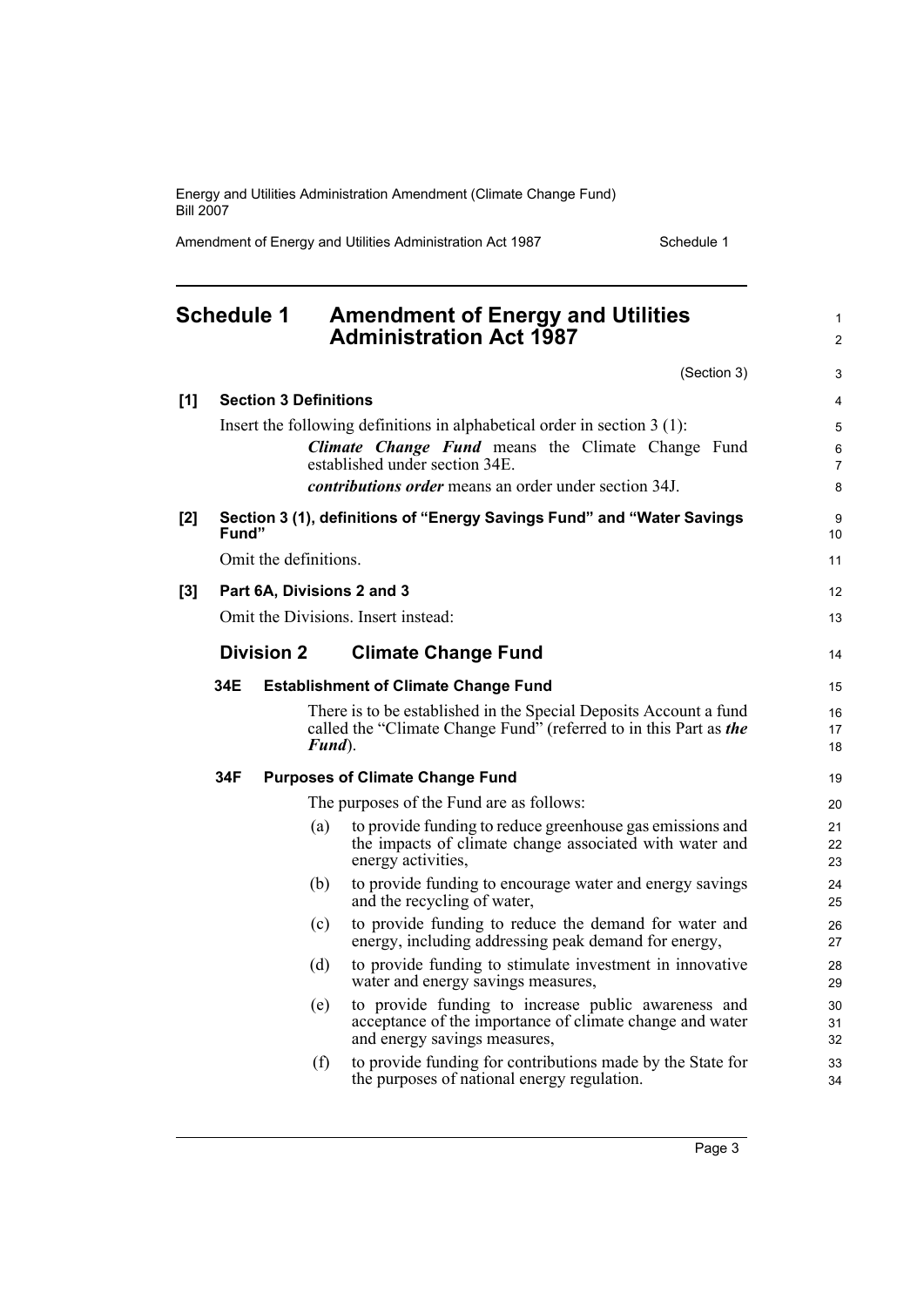Schedule 1 Amendment of Energy and Utilities Administration Act 1987

| 34G |     |     | <b>Payments into Climate Change Fund</b>                                                                                                                                              | $\mathbf{1}$        |
|-----|-----|-----|---------------------------------------------------------------------------------------------------------------------------------------------------------------------------------------|---------------------|
|     | (1) |     | There is payable into the Fund:                                                                                                                                                       | $\overline{2}$      |
|     |     | (a) | all money received from contributions required to be made<br>to the Fund under Division 3, and                                                                                        | 3<br>$\overline{4}$ |
|     |     | (b) | all money advanced by the Treasurer for the Fund, and                                                                                                                                 | 5                   |
|     |     | (c) | all money appropriated by Parliament for the purposes of<br>the Fund, and                                                                                                             | 6<br>$\overline{7}$ |
|     |     | (d) | the proceeds of the investment of money in the Fund, and                                                                                                                              | 8                   |
|     |     | (e) | all money directed or authorised to be paid into the Fund<br>by or under this or any other Act or law, and                                                                            | 9<br>10             |
|     |     | (f) | all money received from voluntary contributions to the<br>Fund made by any other person or body.                                                                                      | 11<br>12            |
|     | (2) |     | Without limiting subsection $(1)$ $(f)$ , State agencies are authorised<br>by this section to make voluntary contributions to the Fund.                                               | 13<br>14            |
|     | (3) |     | Subsection (2) does not authorise a State water agency or a<br>distribution network service provider to refuse to pay a<br>contribution to the Fund that is payable under Division 3. | 15<br>16<br>17      |
| 34H |     |     | <b>Payments out of Climate Change Fund</b>                                                                                                                                            | 18                  |
|     | (1) |     | There is payable from the Fund:                                                                                                                                                       | 19                  |
|     |     | (a) | any money approved by the Minister to fund all or any part<br>of the cost of any measure that the Minister is satisfied<br>promotes a purpose referred to in section 34F, and         | 20<br>21<br>22      |
|     |     | (b) | any money approved by the Minister to fund all or any part<br>of the contributions that the State is required to make for<br>the purposes of national energy regulation, and          | 23<br>24<br>25      |
|     |     |     |                                                                                                                                                                                       |                     |
|     |     | (c) | any money required to meet administrative expenses<br>related to the Fund, and                                                                                                        | 26<br>27            |
|     |     | (d) | any money required to meet administrative expenses of the<br>Minister in connection with the Minister's functions under<br>this Act in relation to savings action plans, and          | 28<br>29<br>30      |
|     |     | (e) | any money directed or authorised to be paid from the Fund<br>by or under this or any other Act or law.                                                                                | 31<br>32            |
|     | (2) |     | In exercising the Minister's functions under subsection $(1)$ $(a)$<br>(but without limiting the generality of that paragraph), the<br>Minister may:                                  | 33<br>34<br>35      |
|     |     | (a) | approve selection criteria from time to time to be applied<br>to determine the kinds of water or energy savings measures<br>that will be eligible for funding, and                    | 36<br>37<br>38      |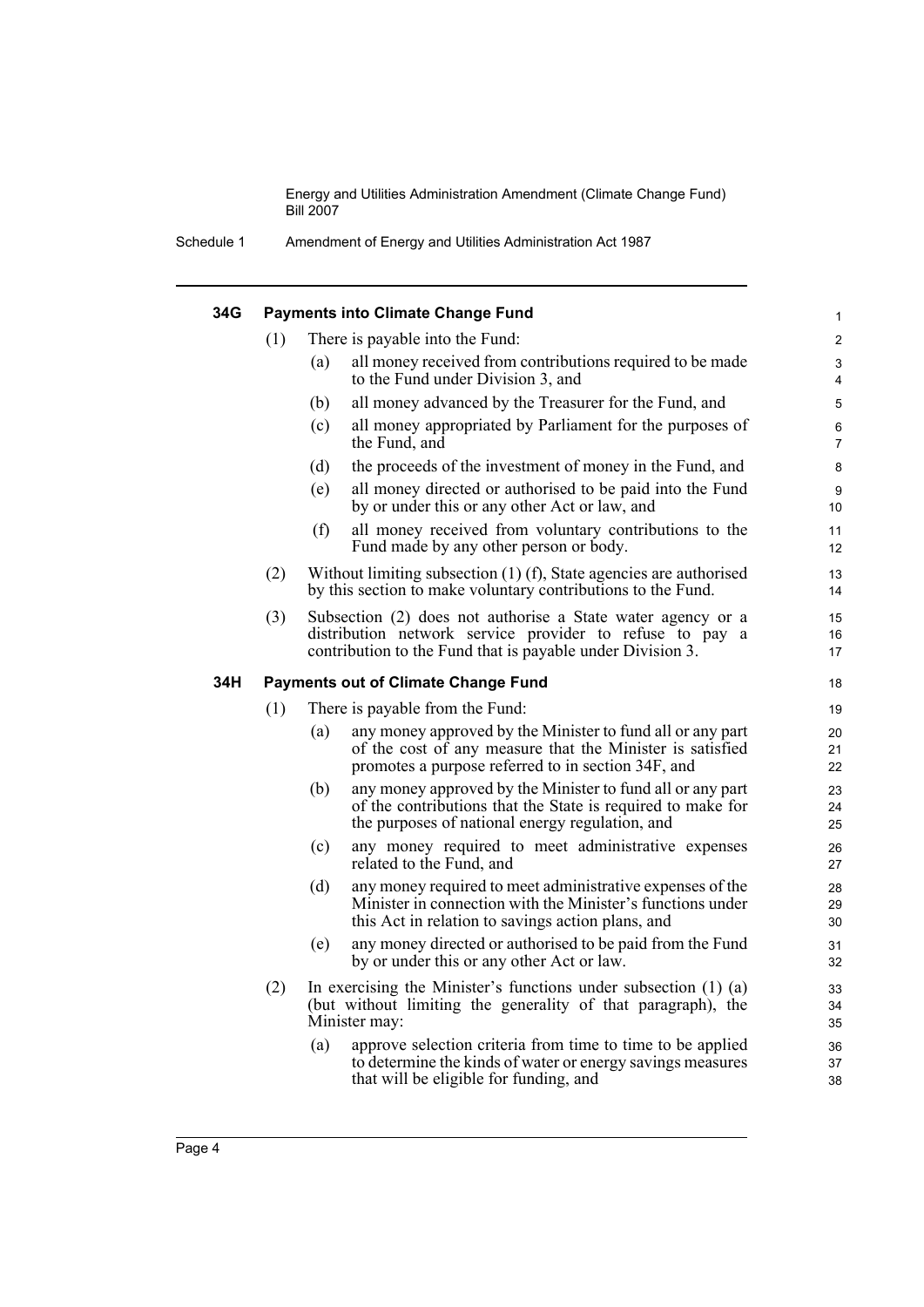Amendment of Energy and Utilities Administration Act 1987 Schedule 1

|                                                                                     |     | (b) | require a person or body seeking funding for a water or<br>energy savings measure to do either or both of the<br>following as a precondition to applying for or obtaining<br>funding:                                                                                                                                                                         | $\mathbf{1}$<br>$\overline{2}$<br>3<br>4 |
|-------------------------------------------------------------------------------------|-----|-----|---------------------------------------------------------------------------------------------------------------------------------------------------------------------------------------------------------------------------------------------------------------------------------------------------------------------------------------------------------------|------------------------------------------|
|                                                                                     |     |     | (i)<br>to submit a water savings action plan or energy<br>savings action plan (as the case requires) that<br>includes details about the measure,                                                                                                                                                                                                              | 5<br>6<br>$\overline{7}$                 |
|                                                                                     |     |     | to provide any other information requested by the<br>(ii)<br>Minister about the measure, and                                                                                                                                                                                                                                                                  | 8<br>9                                   |
|                                                                                     |     | (c) | obtain and have regard to any advice, recommendations or<br>other information provided to the Minister by a committee<br>established by the Minister under Division 5, or by any<br>other person or body, that the Minister considers relevant.                                                                                                               | 10<br>11<br>12<br>13                     |
| 34I                                                                                 |     |     | <b>Investment of money in Climate Change Fund</b>                                                                                                                                                                                                                                                                                                             | 14                                       |
|                                                                                     |     |     | The Minister may invest money in the Fund:                                                                                                                                                                                                                                                                                                                    | 15                                       |
|                                                                                     |     | (a) | in such manner as may be authorised by the <i>Public</i><br>Authorities (Financial Arrangements) Act 1987, or                                                                                                                                                                                                                                                 | 16<br>17                                 |
|                                                                                     |     | (b) | if that Act does not confer power on the Minister to invest<br>the money, in any other manner approved by the Treasurer.                                                                                                                                                                                                                                      | 18<br>19                                 |
| <b>Division 3</b><br><b>Required contributions to Climate Change</b><br><b>Fund</b> |     |     | 20<br>21                                                                                                                                                                                                                                                                                                                                                      |                                          |
|                                                                                     |     |     |                                                                                                                                                                                                                                                                                                                                                               |                                          |
| 34J                                                                                 |     |     | Minister may require State water agencies or distribution network<br>service providers to make contributions to Climate Change Fund                                                                                                                                                                                                                           | 22<br>23                                 |
|                                                                                     | (1) |     | The Minister may, by order published in the Gazette, require any<br>one or more State water agencies or distribution network service<br>providers to make an annual contribution for a specified financial<br>year to the Fund.<br>Note. The Minister may amend or repeal an order made under this<br>section. See section 43 of the Interpretation Act 1987. | 24<br>25<br>26<br>27<br>28<br>29         |
|                                                                                     | (2) |     | A contributions order:                                                                                                                                                                                                                                                                                                                                        | 30                                       |
|                                                                                     |     | (a) | must specify the annual contributions payable by each<br>State water agency or distribution network service<br>provider to which the order applies (being an amount that<br>does not exceed the maximum amount, if any, prescribed<br>by the regulations), and                                                                                                | 31<br>32<br>33<br>34<br>35               |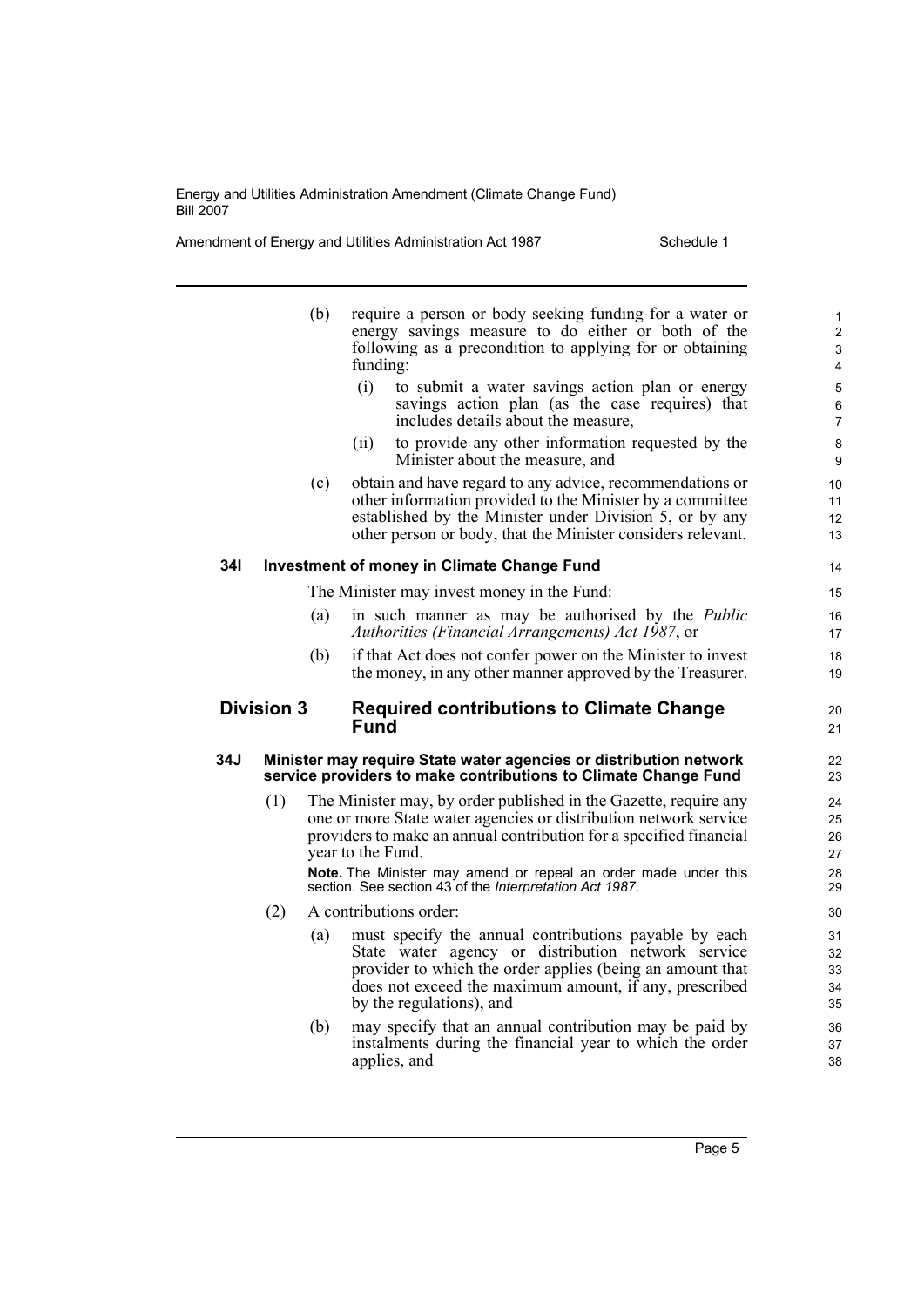Schedule 1 Amendment of Energy and Utilities Administration Act 1987

(c) must specify the time or, in the case of an annual contribution that is payable by instalments, the times at which any contribution required under the order is to be made, and

(d) may be made before or during the financial year to which the order relates.

#### **34K General provisions relating to contributions orders**

- (1) The Minister is to cause a copy of a contributions order to be served on the State water agencies or distribution network service providers to which the order applies as soon as is reasonably practicable after the order is published in the Gazette.
- (2) A failure to comply with subsection (1) does not affect the validity of a contributions order.
- (3) Despite any other Act or law, a State water agency or distribution network service provider to which a contributions order applies must pay into the Fund such amounts at such times as may be required by the order.
- (4) An amount that is payable by a State water agency or distribution network service provider under a contributions order may be recovered by the Minister as a debt in any court of competent jurisdiction for payment into the Fund.

#### **34L Special provisions relating to contributions orders applying to State water agencies**

- (1) If a State water agency to which a proposed contributions order is to apply is constituted by or under an Act that is administered by a Minister other than the Minister administering section 34J of this Act, the order may be made only with the concurrence of the Minister administering the Act by or under which the agency is constituted.
- (2) If a State water agency to which a proposed contributions order is to apply is a local water utility within the meaning of the *Water Management Act 2000* but not a State owned corporation, the Minister must consult with each of the following before making the order:
	- (a) the State water agency,
	- (b) the Local Government and Shires Associations of New South Wales.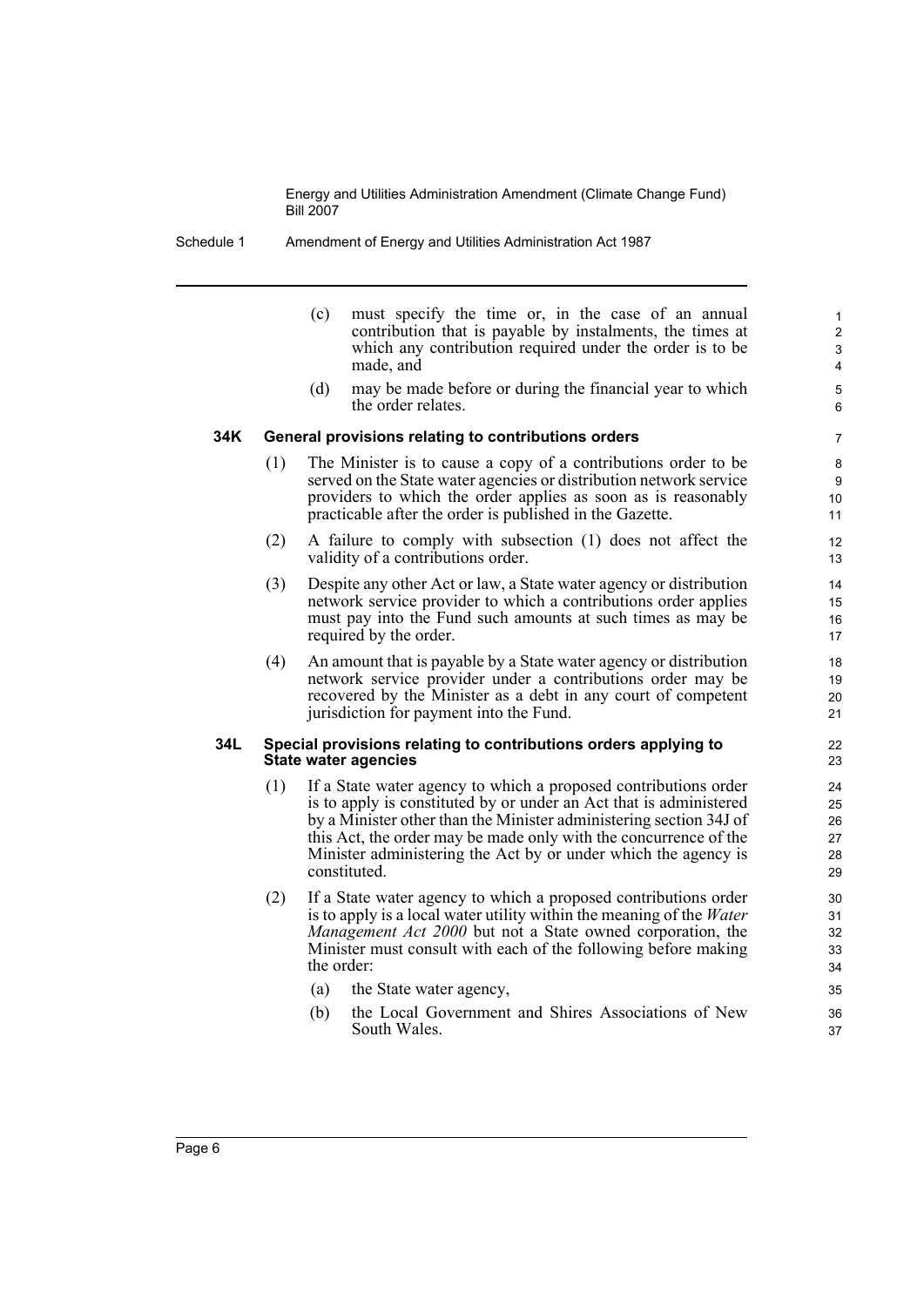Amendment of Energy and Utilities Administration Act 1987 Schedule 1

|     | (3) | If the Independent Pricing and Regulatory Tribunal is required by<br>or under the Independent Pricing and Regulatory Tribunal Act<br>1992 to determine a maximum price for a water service provided<br>by a State water agency, any requirement imposed on the agency<br>by a contributions order to pay an amount into the Fund is to be<br>treated for the purposes of section 16A of that Act as a<br>requirement with which the agency must comply in providing the<br>service.<br>Note. Section 16A of the Independent Pricing and Regulatory Tribunal<br>Act 1992 enables the Minister responsible for a government agency to<br>direct the Tribunal, when it makes a determination of the maximum price<br>for a government monopoly service provided by the agency, to include<br>in the maximum price an amount representing the efficient cost of<br>complying with a specified requirement imposed on the agency. It also<br>enables the Minister to direct the Tribunal, when it makes a<br>determination of the methodology for fixing the maximum price for the<br>service, to include in the methodology a factor representing such a cost. | $\mathbf{1}$<br>$\overline{c}$<br>$\ensuremath{\mathsf{3}}$<br>$\overline{4}$<br>$\mathbf 5$<br>$\,6\,$<br>$\overline{7}$<br>8<br>9<br>10<br>11<br>12<br>13<br>14<br>15<br>16<br>17 |
|-----|-----|------------------------------------------------------------------------------------------------------------------------------------------------------------------------------------------------------------------------------------------------------------------------------------------------------------------------------------------------------------------------------------------------------------------------------------------------------------------------------------------------------------------------------------------------------------------------------------------------------------------------------------------------------------------------------------------------------------------------------------------------------------------------------------------------------------------------------------------------------------------------------------------------------------------------------------------------------------------------------------------------------------------------------------------------------------------------------------------------------------------------------------------------------------|-------------------------------------------------------------------------------------------------------------------------------------------------------------------------------------|
|     | 34M | Special provisions relating to contributions orders applying to<br>distribution network service providers                                                                                                                                                                                                                                                                                                                                                                                                                                                                                                                                                                                                                                                                                                                                                                                                                                                                                                                                                                                                                                                  | 18<br>19                                                                                                                                                                            |
|     |     | A proposed contributions order that is to apply to a distribution<br>network service provider may be made only with:                                                                                                                                                                                                                                                                                                                                                                                                                                                                                                                                                                                                                                                                                                                                                                                                                                                                                                                                                                                                                                       | 20<br>21                                                                                                                                                                            |
|     |     | the concurrence of the Treasurer, and<br>(a)                                                                                                                                                                                                                                                                                                                                                                                                                                                                                                                                                                                                                                                                                                                                                                                                                                                                                                                                                                                                                                                                                                               | 22                                                                                                                                                                                  |
|     |     | if section 14 (Licences) of the <i>Electricity Supply Act 1995</i><br>(b)<br>is administered by a Minister other than the Minister<br>administering section 34J of this Act-the concurrence of<br>the Minister administering section 14 of that Act.                                                                                                                                                                                                                                                                                                                                                                                                                                                                                                                                                                                                                                                                                                                                                                                                                                                                                                       | 23<br>24<br>25<br>26                                                                                                                                                                |
| [4] |     | Schedule 2 Savings, transitional and other provisions                                                                                                                                                                                                                                                                                                                                                                                                                                                                                                                                                                                                                                                                                                                                                                                                                                                                                                                                                                                                                                                                                                      | 27                                                                                                                                                                                  |
|     |     | Insert at the end of clause $1(1)$ :                                                                                                                                                                                                                                                                                                                                                                                                                                                                                                                                                                                                                                                                                                                                                                                                                                                                                                                                                                                                                                                                                                                       | 28                                                                                                                                                                                  |
|     |     | Energy and Utilities Administration Amendment (Climate<br>Change Fund) Act 2007                                                                                                                                                                                                                                                                                                                                                                                                                                                                                                                                                                                                                                                                                                                                                                                                                                                                                                                                                                                                                                                                            | 29<br>30                                                                                                                                                                            |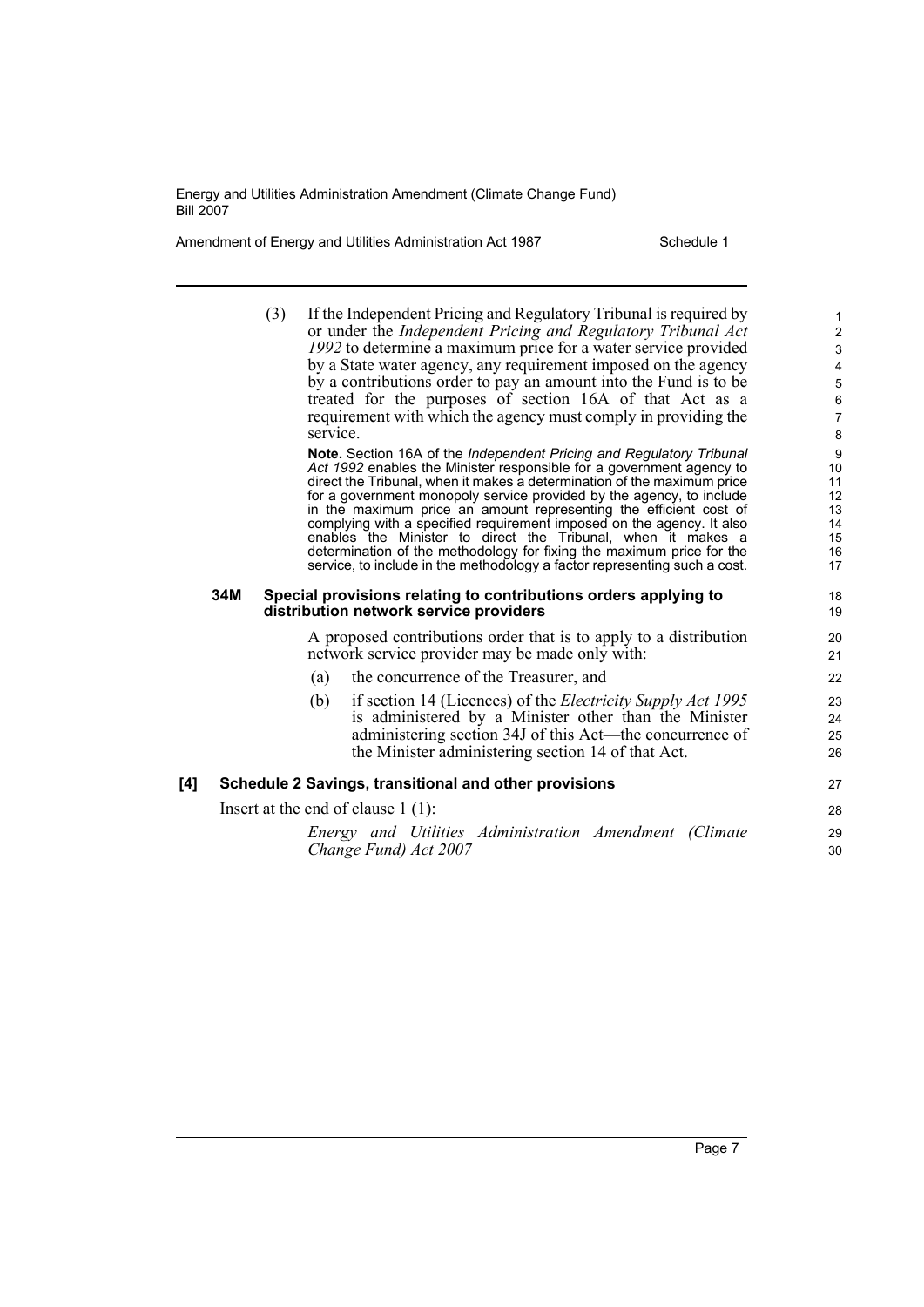Schedule 1 Amendment of Energy and Utilities Administration Act 1987

### **[5] Schedule 2, Part 5**

Insert after Part 4:

### **Part 5 Provisions consequent on enactment of Energy and Utilities Administration Amendment (Climate Change Fund) Act 2007**

#### **12 Continuity of Fund**

The Climate Change Fund is a continuation of the Water Savings Fund and the Energy Savings Fund operating under this Act immediately before the commencement of the *Energy and Utilities Administration Amendment (Climate Change Fund) Act 2007*.

### **13 Existing contributions orders**

Any order in force under section 34J or 34P of this Act as in force immediately before the commencement of the *Energy and Utilities Administration Amendment (Climate Change Fund) Act 2007* is taken to be a contributions order in force under section 34J (as substituted by that Act).

1 2